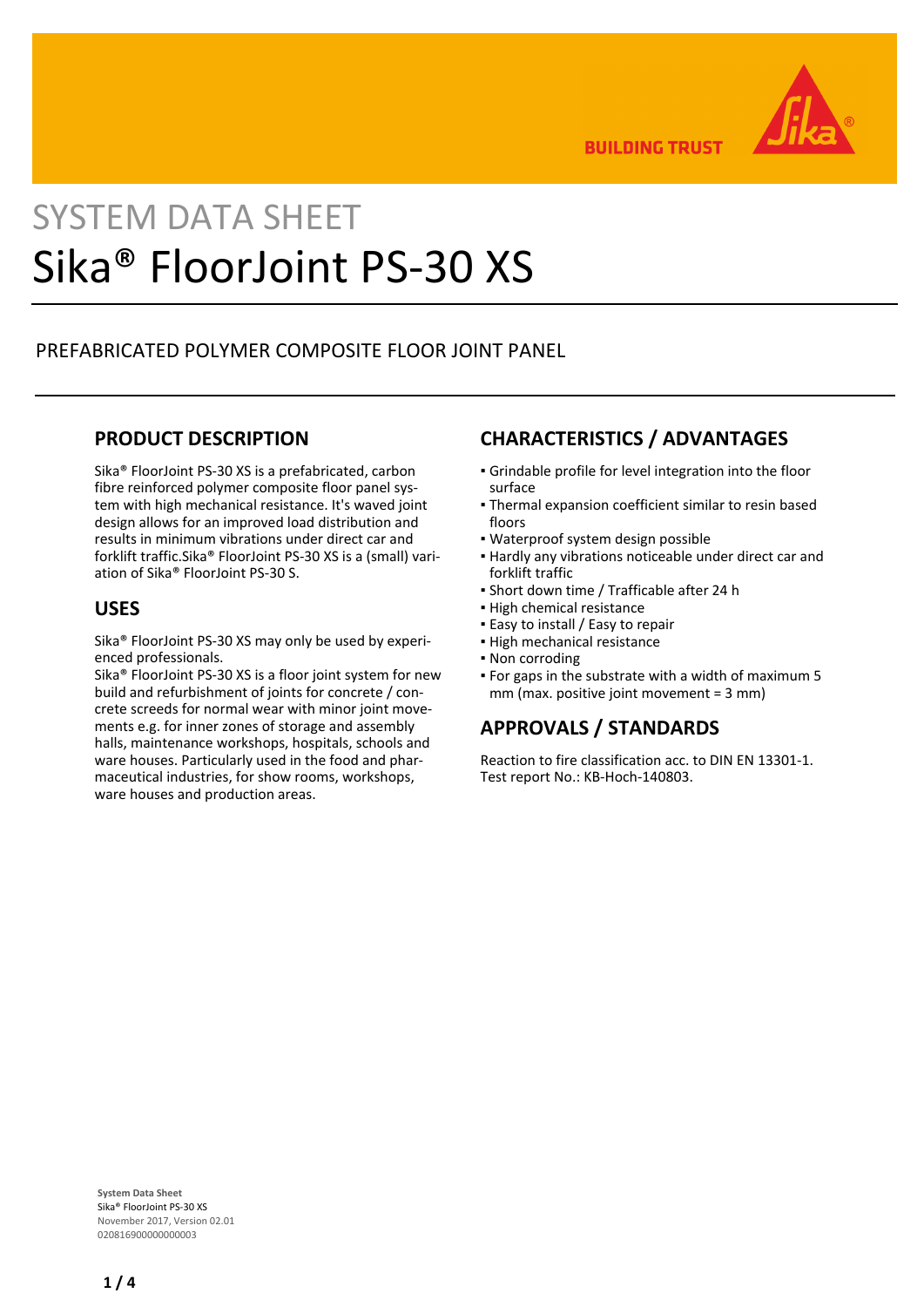#### **System Structure Sika® FloorJoint PS-30 XS**



| 1. Backing rod   | Backing rod, 8 mm diameter      |
|------------------|---------------------------------|
| 2. Adhesive      | Sikadur®-31 CF Normal           |
| 3. Floor panel   | Sika <sup>®</sup> FloorJoint XS |
| 4. Floor coating | e.g. Sikafloor®-264/-263 SL     |
|                  |                                 |

**Chemical base** PUR

# **TECHNICAL INFORMATION**

| Bfl s1 (composite material of Sika® FloorJoint panel)<br>(EN 13301-1) |                                           |                                           |                | <b>Reaction to Fire</b> |  |  |  |
|-----------------------------------------------------------------------|-------------------------------------------|-------------------------------------------|----------------|-------------------------|--|--|--|
|                                                                       | Negative joint move-<br>ment <sup>3</sup> | Positive joint move-<br>ment <sup>2</sup> | Gap width $1$  | <b>Joint Design</b>     |  |  |  |
|                                                                       | - 1 mm                                    | $+3.0$ mm                                 | $1 \text{ mm}$ |                         |  |  |  |
|                                                                       | - 2 mm                                    | $+3.0$ mm                                 | $2 \text{ mm}$ |                         |  |  |  |
|                                                                       | - 2 mm                                    | $+3.0$ mm                                 | 3 mm           |                         |  |  |  |
|                                                                       | - 2 mm                                    | $+2.0$ mm                                 | 4 mm           |                         |  |  |  |
|                                                                       | - 2 mm                                    | $+1.0$ mm                                 | 5 mm           |                         |  |  |  |
|                                                                       |                                           |                                           |                |                         |  |  |  |

Positive joint movement is the amount the gap can open, compared to its original width during installa-<br>tion of Sika® FloorJoint XS. Don't exceed the maximum positive joint movement capacity, otherwise the<br>teeth of the Sik 2.

3. Negative joint movement is the amount the gap can close, compared to its original width during installa-<br>tion of Sika® FloorJoint XS.

# **APPLICATION INFORMATION**

| Product<br>Coating<br>Sikadur®-31 CF Normal<br>Adhesive | Consumpton<br>~1-3 kg/linear metre                                                                    |
|---------------------------------------------------------|-------------------------------------------------------------------------------------------------------|
|                                                         |                                                                                                       |
|                                                         | (depending of the<br>depth of the cut-out)                                                            |
| Sika <sup>®</sup> FloorJoint XS                         | 1 piece per 1.2 linear<br>metre                                                                       |
| Sikafloor-263 SL/-264                                   | Refer to relevant Sys-<br>tem Datasheet                                                               |
|                                                         | Floor Panel<br>Top Coat<br>These figures are theoretical and do not allow for any additional material |

**BUILDING TRUST** 

**System Data Sheet** Sika® FloorJoint PS-30 XS November 2017, Version 02.01 020816900000000003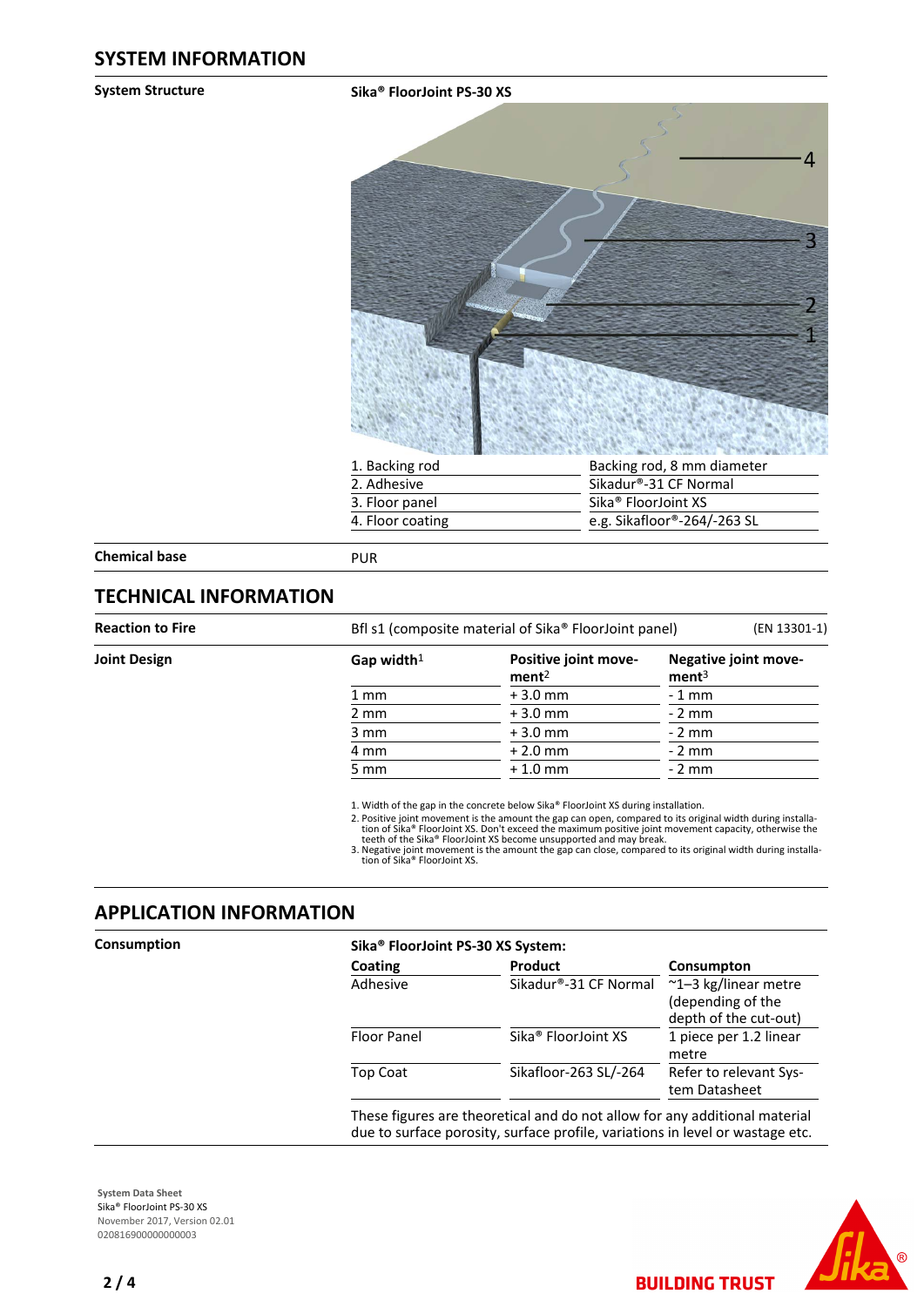| formation.                                                                                                                                                     | +10 °C min. $/$ +30 °C max.<br>Refer to the product data sheet of the individual product for specific in-                                                               |          |                                                         |                               |                      |
|----------------------------------------------------------------------------------------------------------------------------------------------------------------|-------------------------------------------------------------------------------------------------------------------------------------------------------------------------|----------|---------------------------------------------------------|-------------------------------|----------------------|
| 80 % r.h. max.                                                                                                                                                 |                                                                                                                                                                         |          |                                                         |                               |                      |
|                                                                                                                                                                | Beware of condensation!<br>The substrate and uncured floor must be at least 3 °C above dew point to<br>reduce the risk of condensation or blooming on the floor finish. |          |                                                         |                               |                      |
| formation.                                                                                                                                                     | The ideal installation temperature is approx. $+15$ °C min. / $+25$ °C max.<br>Refer to the product data sheet of the individual product for specific in-               |          |                                                         |                               |                      |
| <4 % pbw moisture content.<br>Test method: Sika Tramex Meter, CM-measurement or Oven-Dry-Method.<br>No rising moisture according to ASTM (Polyethylene-sheet). |                                                                                                                                                                         |          |                                                         |                               |                      |
|                                                                                                                                                                | Before grinding and applying Sikafloor®-263 SL/-264 on Sikadur®-31 CF<br>Normal + Sika® FloorJoint XS allow:                                                            |          |                                                         |                               |                      |
|                                                                                                                                                                |                                                                                                                                                                         |          |                                                         | <b>Maximm</b>                 |                      |
| $+10$ °C                                                                                                                                                       |                                                                                                                                                                         | 24 hours |                                                         | 14 days                       |                      |
| $+20 °C$                                                                                                                                                       |                                                                                                                                                                         | 12 hours |                                                         | 10 days                       |                      |
| +30 °C                                                                                                                                                         |                                                                                                                                                                         | 8 hours  |                                                         | 7 days                        |                      |
| Times are approximate and will be affected by changing ambient condi-<br>tions particularly temperature and relative humidity.                                 |                                                                                                                                                                         |          |                                                         |                               |                      |
|                                                                                                                                                                |                                                                                                                                                                         |          |                                                         |                               | <b>Full cured</b>    |
| $+10$ °C                                                                                                                                                       |                                                                                                                                                                         |          | 6 days                                                  |                               | 10 days              |
| $+20 °C$                                                                                                                                                       |                                                                                                                                                                         |          | 4 days                                                  |                               | 7 days               |
| +30 °C                                                                                                                                                         |                                                                                                                                                                         |          | 2 days                                                  |                               | 5 days               |
| conditions                                                                                                                                                     | Note: Times are approximate and will be affected by changing ambient                                                                                                    |          |                                                         |                               |                      |
|                                                                                                                                                                | <b>Temperature</b>                                                                                                                                                      |          | <b>Foot Traffic</b><br>72 hours<br>24 hours<br>18 hours | Substrate Temperature Minimum | <b>Light Traffic</b> |

# **PRODUCT INFORMATION**

| Packaging                 | Please refer to individual Product Data Sheet. |
|---------------------------|------------------------------------------------|
| <b>Shelf Life</b>         | Please refer to individual Product Data Sheet. |
| <b>Storage Conditions</b> | Please refer to individual Product Data Sheet. |

# **APPLICATION INSTRUCTIONS**

## **SUBSTRATE QUALITY / PRE-TREATMENT**

The concrete substrate must be sound and of sufficient compressive strength (minimum 25 N/mm²) with a minimum pull off strength of 1.5 N/mm². The substrate must be clean, dry and free of all contaminants such as dirt, oil, grease. Weak concrete must be removed and surface defects such as blowholes and voids must be fully exposed. If there are built-in metal profiles, remove them using a angle grinder or cutting torch, being careful not to produce sparks, which might be fire hazard. All dust, loose and friable material must be completely removed from all surfaces before installation of the floor joint panel, preferably by brush and vacuum. Refer to the Information Manual for Sika® FloorJoint XS for detailed description how to prepare the cut-out.

### **APPLICATION**

Refer to the Information Manual for Sika® FloorJoint XS

# **FURTHER DOCUMENTS**

- Sika® Information Manual Mixing and Application of Flooring Systems
- **E** Sika® Information Manual Surface Evaluation & Preparation

# **LIMITATIONS**

- Products shall only be applied in accordance with their intended use.
- For outdoor use only if the traffic speed is limited to < 30 km/h (<19 mph), and if the polymer panel is coated with an UV protection e.g. with Sikafloor®- 359
- Always store Sika® FloorJoint XS panels in horizontal position.
- Never remove the masking tape affixed to the bot-▪ tom side of the Sika® FloorJoint XS panel. The masking tape is necessary to keep the two composite parts of the panel separate, allowing the movement of the joint after installation.
- No relative vertical displacement of concrete slabs on

**BUILDING TRUST** 



**System Data Sheet** Sika® FloorJoint PS-30 XS November 2017, Version 02.01 020816900000000003